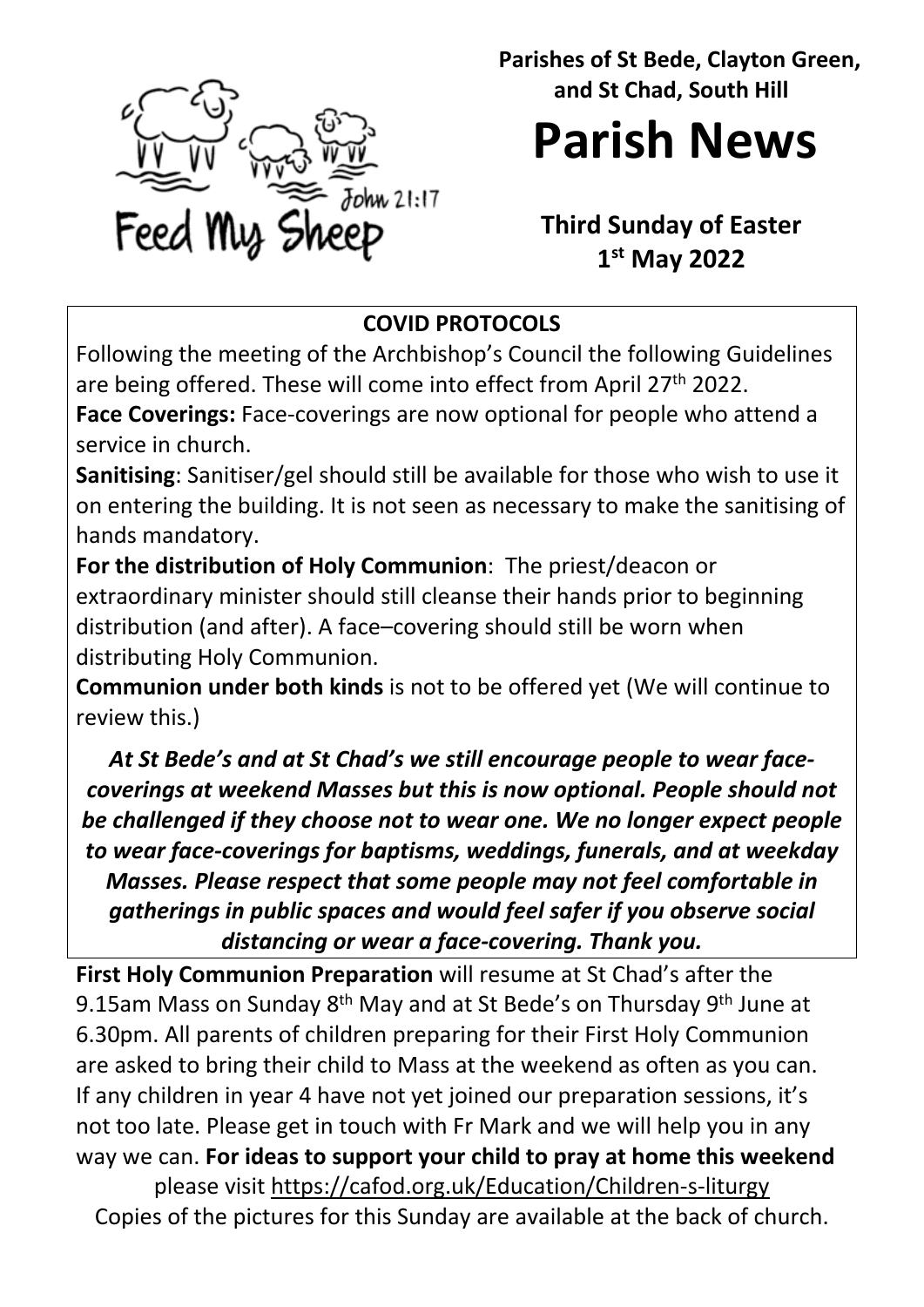### **Live Simply CAFOD campaign**

Thank you to the parishioners who have been able to attend our meetings looking at how we can live a bit more simply, care for God's creation, and live in solidarity with people who are struggling in our own community and across the world. There have been many great suggestions for steps our parishes can take including:

- looking at the grounds of our churches and our garden areas to promote wildlife and encourage prayer and reflection

- fundraising for worthwhile projects in both a developing country and locally

- auditing how our parishes use energy and other finite resources

- raising awareness of important issues of justice and peace through our newsletter and websites

- taking time to pray in gratitude for the good things in our lives that we can sometimes take for granted.

*At our last meeting it was decided to wait a while before officially trying to become a "Live Simply Parish". We are in a period of starting things up again after the pandemic and need a few more volunteers to make things happen.* 

*We are going to try and start a couple of small projects in the coming months and look at becoming a Live Simply Parish at a later date. Please look out for meetings and opportunities to volunteer advertised here in our newsletter in the coming months.*

**Brownedge Christians Together Foodbank:** The volunteers and recipients thank you for all your support, for your food donations and monetary contributions. Your efforts help us to support 51 households every week. Due to an increase in demand, we are now looking to recruit more volunteers. If you have an hour to spare and would like to join our team, we are in need of bag packers, drivers and some secretarial support. Thank you. Tel: 07762905978 or Email: [foodbankbct@gmail.com](mailto:foodbankbct@gmail.com) 

**Food left at the back of St Chad's goes to support Chorley Help the Homeless. Food left at the back of St Bede's goes to Brownedge Foodbank.**

#### **St Bede's Parish Office.**

**The parish office will be closed on Wednesday 4th May for staff annual leave**  and will reopening on Tuesday 24<sup>th</sup> May. Please be patient with us if it takes a day or two to respond to your enquiries. For all requests and enquiries you can contact Fr Mark on 01257 460154 or by either parish e-mail address. Thank you.

**Work has begun on St Bede's presbytery** to prepare for the arrival of Sr Dorothy and Sr Benedict in a few week's time. There will be limited parking available in front of the presbytery while this work is carried out. On weekdays parking in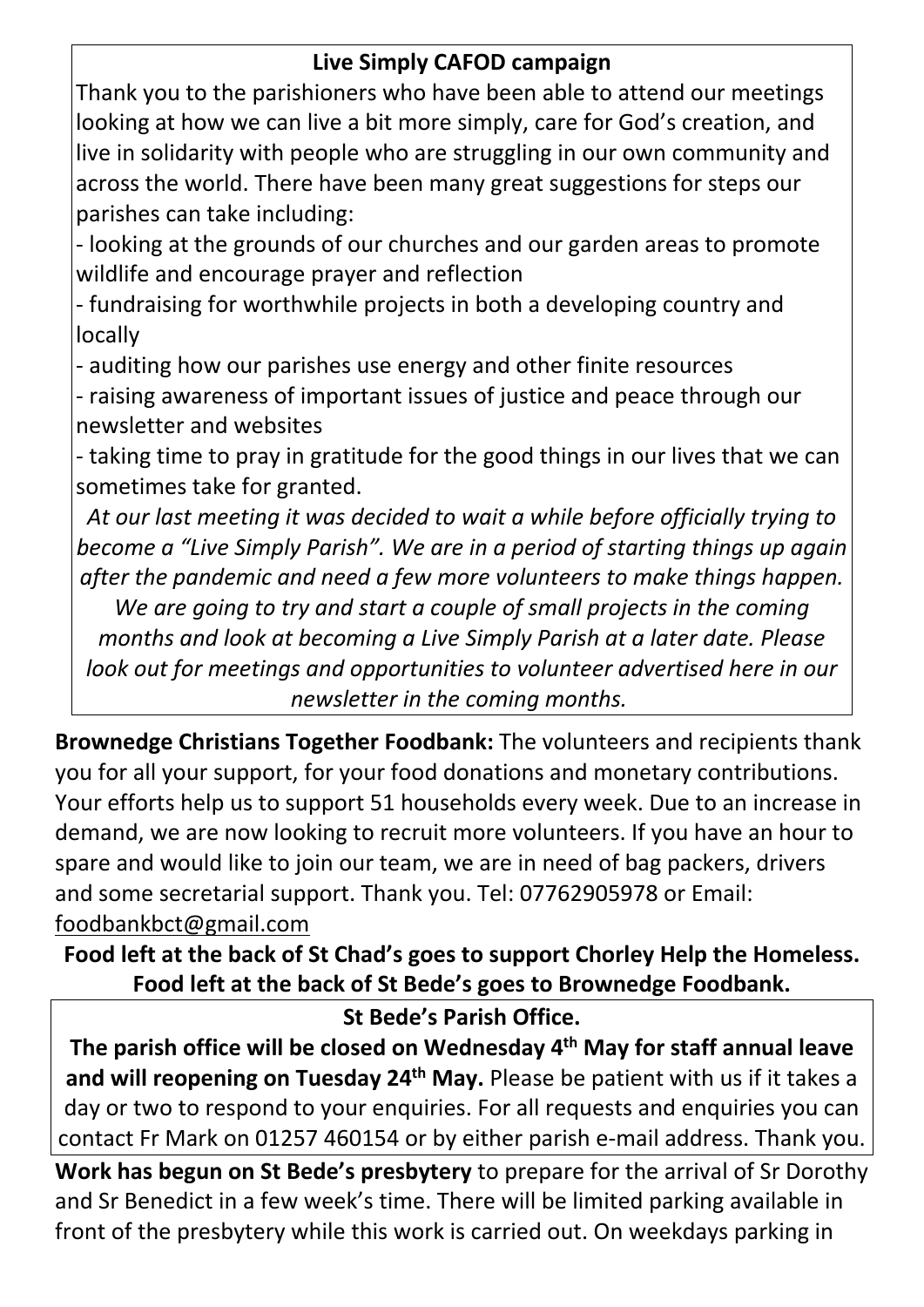front of the presbytery is only for those with limited mobility who would find it difficult to park elsewhere. Please do not block the access needed for the work vehicles. Thank you.

**Mass Intentions.** If you would like a Mass to be offered for someone, living or dead, or for an intention close to your heart, please let us know. You can use one of the Mass offering envelopes at the back of Church. We will do our best to offer the Mass as close as we can to any date requested. Please make requests for a particular date in good time. Donations included with Mass offerings have been a great support to the finances of our parishes in the past, but we are not receiving very many requests at the moment. If you use our parish gift aid envelopes you can write your envelope number with your donation and your parish can claim the gift aid on anything you have given. Thank you.

**We are hoping to start "Little Church" again at St Chad's.** If you would like to help our children learn more about their faith, please get in touch. You will work as part of a team and will only have to help once a month. Volunteers need to have a parish DBS check. Please let Fr Mark know if you are able to help. If anyone would like to volunteer to be part of our **Little Church team at St Bede's** please get in touch. A few more people to help would be very welcome. Thank you.

**CHORLEY AND PRESTON HOSPITALS**: Please contact St Joseph's Chorley 01257 262713 if any member of your family is admitted into Chorley Hospital and needs a visit or ask the ward staff to call the Chaplain on his bleep/phone. For the chaplaincy service at Royal Preston Hospital please ring 01772 522435. For the chaplaincy service at Wigan Infirmary call 01942 822324.

We are hoping to put a rota together for Special Ministers of Holy Communion at St Bede's for the weekend Masses. If you have been commissioned as a Special Minister and would like to go on the rota, please let Fr Mark know. Thank you.

**If any of our Special Ministers of Holy Communion** are able to take Holy Communion to one of the Nursing homes in St Bede's parish, please let us know. We need a few more people to volunteer. Thank you.

**Holy Communion at Home.** If any of our parishioners are not able to attend Mass, please let us know. It may be possible to arrange for you to receive Holy Communion at home each week. Please ring Fr Mark on 01257 460154 if you would like to request Holy Communion at home.



**The Sacrament of Reconciliation** is always available in our parishes. We aren't able to use the confessionals in church yet but please let Fr Mark know and we can arrange to meet at either church for you to make your confession if you wish.